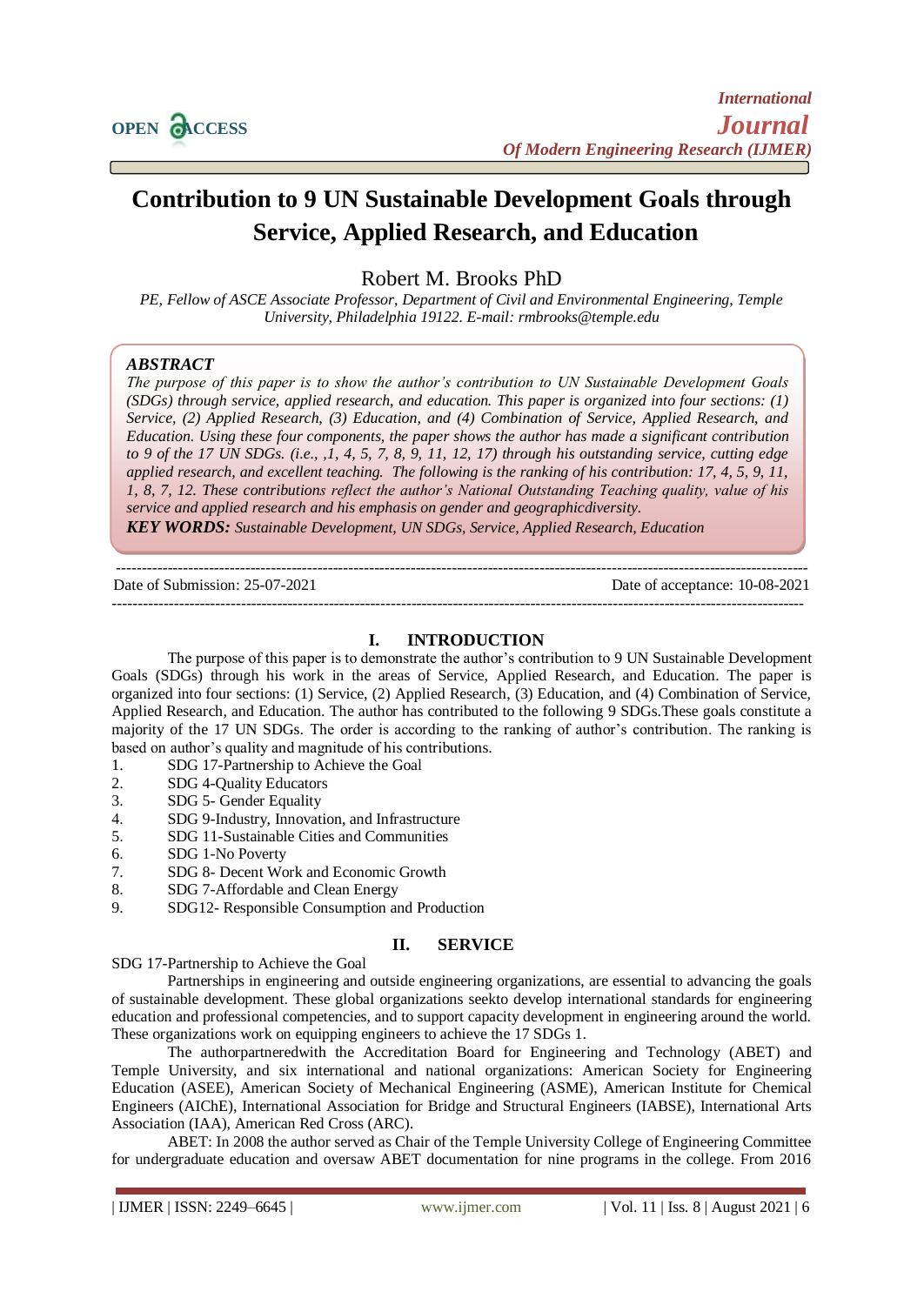through 2020 he served as the ABET coordinator for the Civil Engineering Program and oversaw the process of ABET documentation preparation for the Department of Civil and Environmental Engineering which consists of approximately 150 students and over 50 courses. Under his leadership in 2017, the department won 6 years ABET approval without a single deficiency.

ASEE: During the 2008-09 academic year,the author won three society level awards: (1) Best Campus Representative, (2) membership recruitment award for recruiting the highest number, 23, of new professional members and (3) membership recruitment award for recruiting the highest number of new faculty memberships, 19. In 2016 he won the award for recruiting the highest number, 18, of new professional members. In 2021 he recruited 25 new professional members.

ASME: In 2019 he won a society level award for recruiting the highest number of professional members, 103 from 6 continents. To date the author has recruited 430 professional members from 6 continents.

AIChE: In 2016 the author received the Most Valuable Player certificate from the AIChE President for recruiting 10 professional members, the highest number by an individual. He met that record again in 2017. In 2018 he recruited 11 professional members, 31 in 2019 , 36 in 2020 ,and in 2021 he made a new record by recruiting 41 professional members. He created a total of6 institute level records, each one not only the year's highest performance but also the highest in the organization's history.

IABSE: The author received three certificates from the IABSE President for recruiting 12, 13, 42Professional members in the years 2017, 2018 and 2019 respectively. These records were not only the year's highest performance but also the highest in the history of the organization.

IAA: The author recruited 10, 29, 31, and 34 professional members in the years 2018, 2019, 2020, and 2021 respectively. He created four association level records for the year's highest performance and for the highest in the history of the organization.

He created 19 international association level records (for all the organizations mentioned in this section), each one not only the year's highest performance but also the highest in the history of the respective organization.

American Red Cross: He has volunteered over 10,000 hours on various disasters including home fires, floods, building collapses, sewer pipe breakages, and home fire preparedness.

## **Applied research**

SDG 7-Affordable and Clean Energy

Clean energy helps reduce or eliminate greenhouse gas emissions. New types of energy storage contribute to accessible and affordable sources of reliable energy. Low-cost, accessible technology has a significant impact on the social fabric and economies of developing countries, especially in remote rural areas.1

The authorcontributed to these efforts by co-authoring applied research papers published in peer reviewed international journals on efficient methods of producing and storing clean energy through hydrogen.

# **Applied Pedagogical research**

The author has published 26 peer reviewed, applied pedagogical research papers in international journals and conference proceedings. He has published the most papers on engineering education and applied research in engineering education.

## **Education**

#### SDG 4-Quality Educators

Education at every level, including college, is important for development.  $2$  Following are the author's contributions in engineering and engineering technology education.

The author has taught over 5,000 students, of these 3,000 were in engineering and technology and 2,000 in 40 non science majors. He helped the non-science majors develop an appreciation for engineering and science through the course "Intro to Environment". During Covid-19 the author used E-learning in 9 courses. Students in Philadelphia and across the world have benefitted from these courses. The author consistently provided the highest standard of teaching for his students as evidenced by his National Outstanding Teaching award from the ASEE.

# SDG 1- No Poverty

Engineering directly contributes to economic growth thereby helping alleviate poverty. The development of basic infrastructure underpins modern economies.<sup>1</sup>The authorhastaughtmore than 3,000 engineering and engineering technology students overthe past 30 years. Civil engineering and construction management technology students were taught and trained in transportation, intelligent transportation, and air transportation. Civil engineering and mechanical engineering students were taught preparatory courses such as statics, dynamics, and strength of materials. The author trained civil, mechanical, and electrical students in six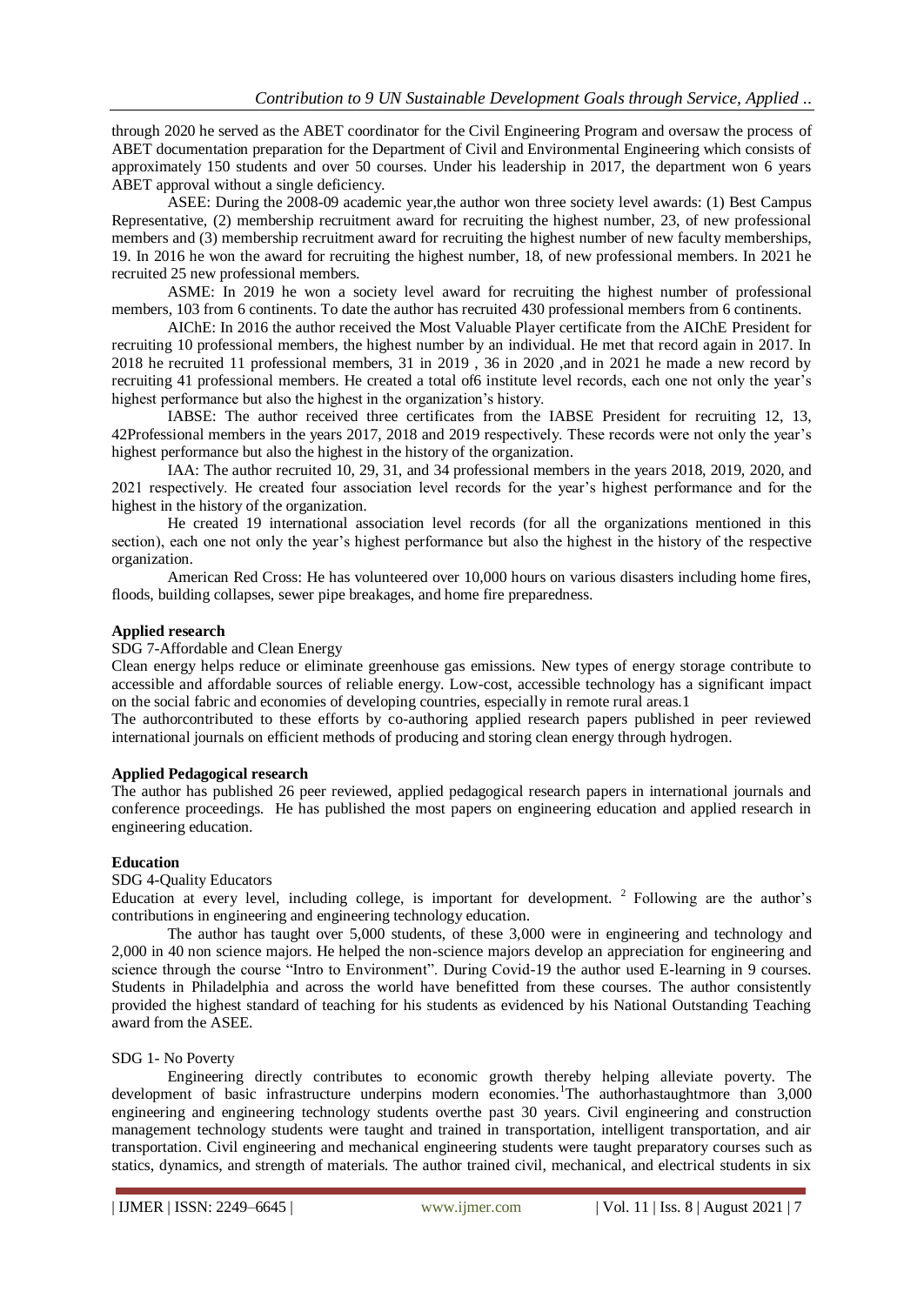multidisciplinary senior design projects on transportation infrastructure and the analysis and optimization of the most troubled, signalized intersections in the nation. In 2001 he served as the Senior Design Co-Ordinator for the College of Engineering. He trained 180 Civil, Mechanical, and Electrical Engineering students using 51 senior design projects directly or indirectly related to infrastructure. The training focused on developing both written and oralcommunication skills.

#### **Combination of Service, Education, and Applied research**

SDG 8- Decent Work and Economic Growth

Current reports indicate half the world's population exists on less than US\$2 per day and has uncertain access to stable employment (SDG Tracker for Economic Growth at [https://sdg-tracker.org/economic-growth\)](https://sdg-tracker.org/economic-growth). Engineering has long been considered essential to a nation's economic growth. The Center for Economic and Business Research for the Royal Academy of Engineering showed a positive relationship between a country's economic growth and the number of engineers in that country 3 (CEBR, 2016). For example, roads and airports, essential infrastructure for all countries, are designed, developed, and maintained by civil engineers. Energy and housing, basic servicesfor healthy, productive lives, can also be attributed to engineering.

Engineers help diversify national economies and create new jobs (SDG 8.2). They create new industrial jobs and manage resource consumption, a key goal for sustainable development (SDG 8.4), by developing new technologies and innovations. These projects, building and maintaining the infrastructure create jobs for many people in developed and developing countries.1

Many of the author's graduates currently work as engineers and leaders in different fields in USA. Several of his graduates work in areas (e.g., infrastructure)which have asignificant and immediate impact on the GNP of USA. These graduates produce a high-velocity, ripple effect on the GNP by creating more services and goods in other areas. While credit goes solely to these graduates and their hard work,the author educated and trained them. More than 5000 graduates that work in USA were given the foundational tools they needed for their professional accomplishments.The authorenabled the powerful leverage factor of 3000 which, in turn, caused a high-speed ripple effect producing amazing results.

The following is the effect of Dr. Brooks' graduates on the US GNP.

US GNP  $=$  \$20 trillion /year

The GNP of these 3000 engineers in 153 million workforce of USA=

 $(3000/153,000,000)$  x\$20 trillion = \$0.39billion per year. This translates to\$11.7billion in their work span of 30 years.

SDG 9-Industry, Innovation, and Infrastructure

Engineering is essential to sustain modern economies. The UN noted that productivity and income growth, and increased positive health and educational outcomes require investment in infrastructure. 4 Engineers must strive to design, construct, and maintain sustainable, resilient and inclusive the infrastructure (e.g., roads, transport, buildings).

Infrastructure is responsible for industrial development and profit. Industries employ people, thereby increasing income, and produce goods for domestic and export markets. Infrastructure enablestrade by developing local, national and international transportation systems (i.e., roads, ports, railways, airports).

Studies show the number of engineers in a nation has a positive correlation with the nation's innovative and productive capacity.<sup>5</sup> The development of new industries and investments in research and development are important goals (see SADG 9.5). Rapidly emerging innovations in AI, robotics, cloud computing and big data drive economic growth and employment in many areas (e.g., transport to drive logistics and autonomous vehicles). New technologies create new industries and new jobs, and enable more people to become entrepreneurs or become more creative at their present jobs. 1

The author has published over 50cutting edge research papers on innovation and infrastructure in civil engineering and transportation engineering in international, peer reviewed journals such as National Academy of Sciences' Transportation Research Record, American Society of Civil Engineers Journal of Materials, American Society of Civil Engineers Journal of Transportation Engineering.

Dr. Brooks' course, Intelligent Transportation Systems, emphasized the application of big data and artificial intelligence (AI) in solving the unpredictable problems of traffic control (e.g., traffic volume, human error, accidents). This unpredictability makes traffic system behavior modeling difficult, leading to problems in the transportation industry. Students in this course made presentations of AI applications using observed data and reducing unpredictability. They learned the ways big data is used in the transportation industry to prevent errors in delivery and pickup, real-time route optimization, strategic network planning, operational capacity planning, risk evaluation and resilience planning. He taught students about the design and management of sustainable airports in the course Airport Engineering.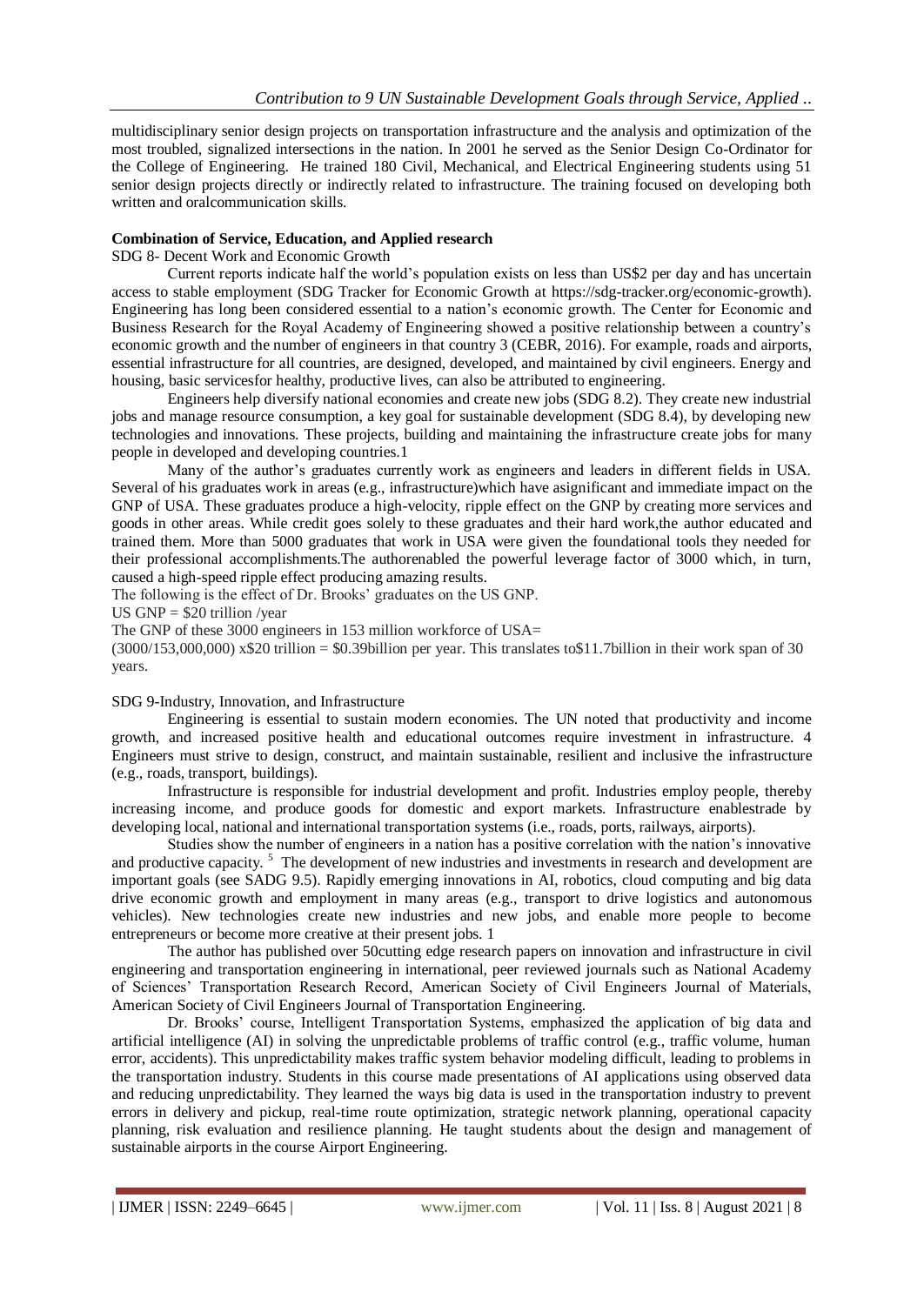## SDG 11-Sustainable Cities and Communities

By 2050, studies predict more than two-thirds of the global population will live in cities. Given this prediction, SDG 11 addresses the development of safe, inclusive and resilient cities (SDG Tracker for cities at [https://sdg-tracker.org/cities\)](https://sdg-tracker.org/cities). This goal includes affordable housing, accessible public transportation, clean air, potable water, efficient and environmentally friendly energy sources, protecting natural and cultural heritage assets, and resilience against natural disasters 6 in both developed and developing nations.

Civil and structural engineers play a vital role as they work with policy-makers and planners to design and develop cities that are habitable,resilient and sustainable. Engineers and engineering use advanced technologies to help plan and develop energy efficient smart cities including: energy efficient buildings, smart lighting, efficient transportation systems (ITS course), renewable sources of energy, and effective water resource management. 1

### Red cross work

According to the American Red Cross,the vast majority of disasters they respond to are home fires, making home fires the number one urban disaster. <sup>7</sup>For the past 30 years, students in Civil Engineering Materials and Transportation Engineering courses, core courses in Temple's BS-Civil Engineering degree program, have been taught the importance of community service. "The Environment" class, a required sophomore and junior science course for approximately 40 majors, was taught 23 times from Fall 1991 through SP 2013. Over the life of the course, 161 students took time during their semester breaks to install 10-year LED smoke alarms in homes and educate residents on fire prevention and escape preparedness in some of the worst fire-prone areas in their home cities. The cities and the number of students who participated in the program in each city are: Philadelphia (107), Trenton, NJ (12), New York (8), Washington, D.C. (8), Los Angeles (7), Chicago (6), Huston (6), Dallas (4), and Boston (3). The students wrote reports on alternative materials that could mitigate fire loss and enhance safety.Through this program, Dr. Brooks created a paradigm shift in student humanitarian service as well as contributing to mitigation of the devastating effects of home fires.Details of this project are published in a peer reviewed international conference paper. <sup>8</sup>

#### SDG 5- Gender Equality

Ensuring women's access to technology and engineering will close the gender gap and ensure women can benefit from and participate in the technology revolution, as well as take up leadership positions (SDG Tracker27). The participation of women in the development of advanced technologies, especially engineering, is critical to achieving not only this SDG, but the others as well. Diversity of thought is vital for innovation and the development of solutions that reflect community standards, values, and aspirations. 1

The author has taught over 1500 female students, 1100 in 40 non-science majors and 400 engineering majors. The non-science majors gained an appreciation for engineering and science through his course "Intro to Environment. " He treated his female students with respect, creatinga collegial atmosphere where they felt free to ask questions and actively participate in their learning. This isevidenced by his receiving the National Outstanding Teaching standard of the American Society for Engineering Education.

The author has recruited over 200 women professional membersfor various international engineering organizations from all the six continents.

## **What Distinguishes Dr. Brooks' long-term performance from that of his peers?**

The following points distinguish Dr. Brooks' 30-year performance from that of his peers.

(1) The range, number and quality ofhis service efforts focusing on stakeholders' partnership is unprecedented.

Range: From AMSE through ABET, IAA, and American Red Cross.

Number: 8stake holders.

Depth of stake holders: 19 times broke and built the all-time recruitment records in two professional organizations.<br>(2) 4 US

(2) 4 US Presidents including 2 Nobel Laurates (President Carter and President Obama) have congratulated him on his work with over 50 superlatives and adjectivesdescribing the quality of his work in a wide variety of areas (Appendix 1).

(3) His service efforts focusing on diversity of gender and geography are exemplary. He has taught a total of 5000 students,over 1500were women. The students come from all 50 states of the United States as well asfrom other countries. He recruitedover 430 professional members including over 200 women members,from six continents tovarious professional organizations.

(4) The authorreceived the National Outstanding Teacher (the society's highest award) of the ASEE, one of the two greatest engineering education societies.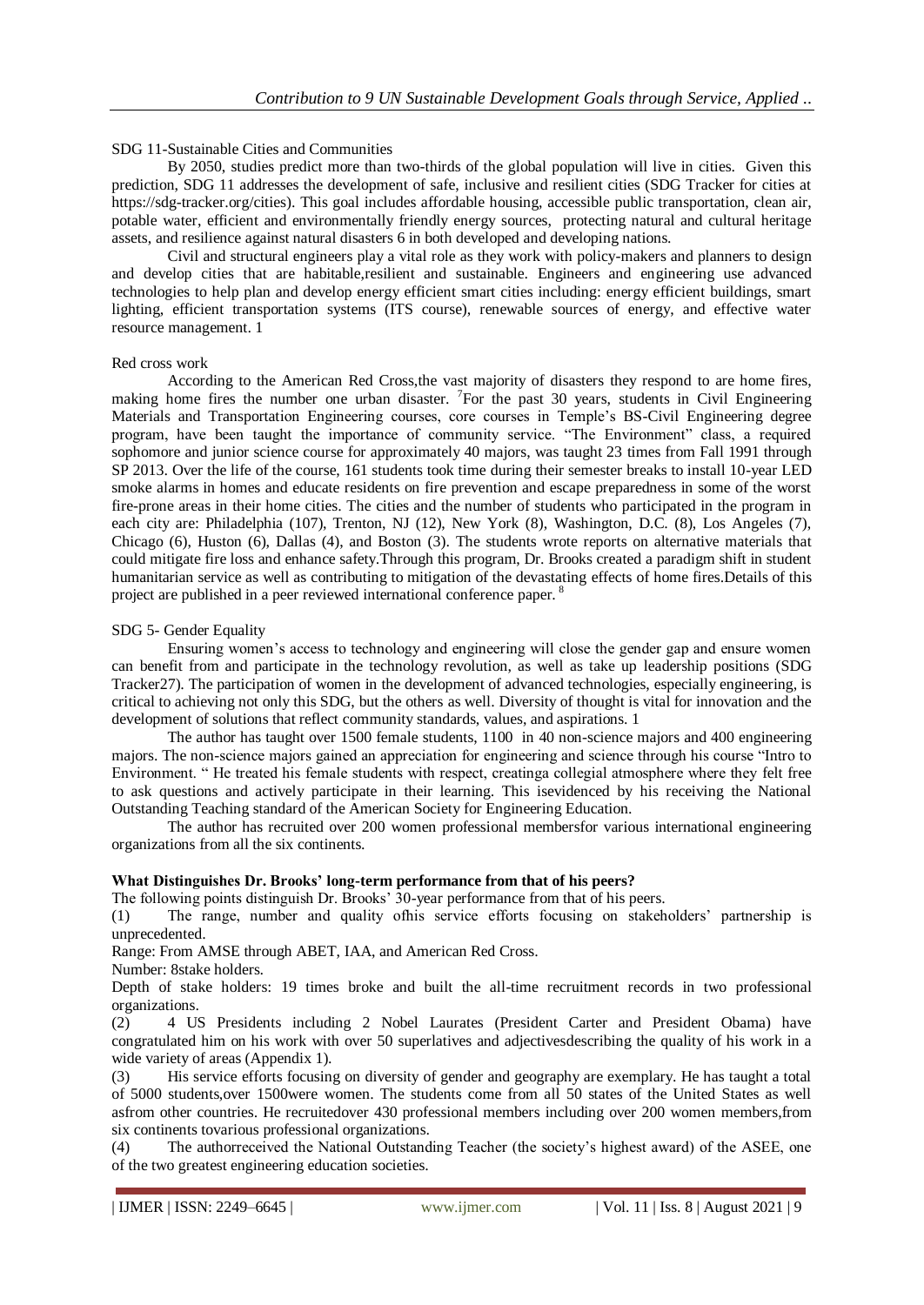(5) He has published the most articles in the combined fields of applied research and engineering education.

(6) He created a paradigm shift in student humanitarian service by encouraging his students to volunteer with the American Red Cross to work on mitigating the effects of home fires, the number one urban disaster. The details are published in a peer reviewed international conference paper.<sup>8</sup>

## **III. CONCLUSION**

This paper outlines the author's contributions to nine of the 17 UN SDGs(i.e.,1, 4, 5, 7, 8, 9, 11, 12, 17) through outstanding service, cutting edge applied research, and excellent teaching. The following is the ranking of his contribution: 17, 4, 5, 9, 11, 1, 8, 7, 12.

#### **REFERENCES**

- [1]. [Engineering for sustainable development: delivering on the Sustainable Development Goals -](https://unesdoc.unesco.org/ark:/48223/pf0000375644.locale=en) UNESCO Digital Library UNESCO, ICEE, CCTE, 2021, p24-36.
- [2]. Roster, M. and Oritz-Ospina, E. 2019. Tertiary education, our world in data. Published online at [https://ourworldindata.org/tertiary](https://ourworldindata.org/tertiary-education)[education.](https://ourworldindata.org/tertiary-education)
- [3]. CEBR. 2016. Engineering and Economic Growth. A report by Cebr for the Royal Academy of Engineering. Centre for Economics and Business Research. www.raeng.org.uk/publications/reports/engineering-and-economic-growth-a-global-view.
- [4]. UN. 2019. Industry innovation and infrastructure: why it matters. United Nations. www.un.org /sustainabledevelopment/wpcontent/uploads/2018/09/Goal-9.pdf
- [5]. Maloney, W.F. and Caicedo, F.V. 2014. Engineers, Innovative Capacity and Development in the Americas. Policy Research Working Paper No. 6814. Washington, DC: World Bank. https://openknowledge.worldbank.org /bitstream/handle/10986/17725/WPS6814.pdf?sequence=1&isAllowed=y
- [6]. SmartCitiesWorld, 2 May. [www.smartcitiesworld.net/news/news/singapore-tops-the-smart-city-rankings-2875](http://www.smartcitiesworld.net/news/news/singapore-tops-the-smart-city-rankings-2875)
- [7]. [Disaster Relief Services | American Red Cross](https://www.redcross.org/about-us/our-work/disaster-relief.html)
- [8]. Brooks, R. M., & Shinde, S. (2020, June), *Creation of a Paradigm Shift in Student Humanitarian Service – An Experience of One Third Century* Paper presented at 2020 ASEE Virtual Annual Conference Content Access, Virtual On line . 10.18260/1-2—34349

## **Appendix 1**

#### **Superlatives (Content Quality Descriptors) from President Clinton**

I am delighted to congratulate (1) you on being named Young Engineer of the Year by the Engineers' Club of Philadelphia.

This award is a fitting (2) testament (3) to your visionary work (4) in transportation engineering. The future success of commerce in our nation requires us to remain at the forefront of innovation in highway and runway technology, and you can take great (5) pride (6) in your contributions to this important endeavor (7). More than this, your devoted (8) humanitarian (9) work, particularly during last summer's floods, brought hope (10) and comfort (11) to many Americans (12) whose lives had been devastated by this disaster. Your knowledge (13) and compassion (14) in all of your efforts set a standard (15) of personal excellence (16) to which we can all aspire (17).

I commend (18) you for your commitment to progress (19) and extend best wishes for every future success.

#### **Superlatives (Content Quality Descriptors) from President Obama**

I recently learned of your being honored for your teaching, and I wanted to take a moment to extend my warm regards.

It is clear you are driven (1) by a powerful (2) dedication (3) to expanding (4) and enriching (5) the understanding of students and peers alike (6). Through that commitment (7)—at the core of your body of work—you are helping inspire (8) new generations (9) of scientists (10) and innovators (11), and our country (12) will be strong (13) for it. Congratulations on all you've achieved. You have my very best.

## **Superlatives (Content Quality Descriptors) from President Trump**

I recently learned of your work as an American Red Cross volunteer. On behalf of our Nation (1), I offer my sincere (2) gratitude (3) for your excellent (4) service (5).

Your charitable (6) efforts (7) have brought relief (8) and hope (9) to so many (10). I am heartened (11) by your willingness to help (12) those you had never met (13) and may never see again (14). The countless hours (15) you have spent assisting those in need (16) represents the valued (17) American virtue (18) of selfless service (19).

Thank you for the example you set for all Americans (20). May God bless you.

## **Superlatives (Content Quality Descriptors) from President Carter**

Rosalynn joins me in sending you our commendation (1) on a remarkable career (2). The thousands (3) of outstanding student evaluations (4) you have received, and your National Outstanding Teacher Award (5) from the American Society for Engineering Education would be enough cause for celebration (6), but you have gone above (7) and beyond (8) your professional obligations (9). Your status as an American red cross captain (10) is